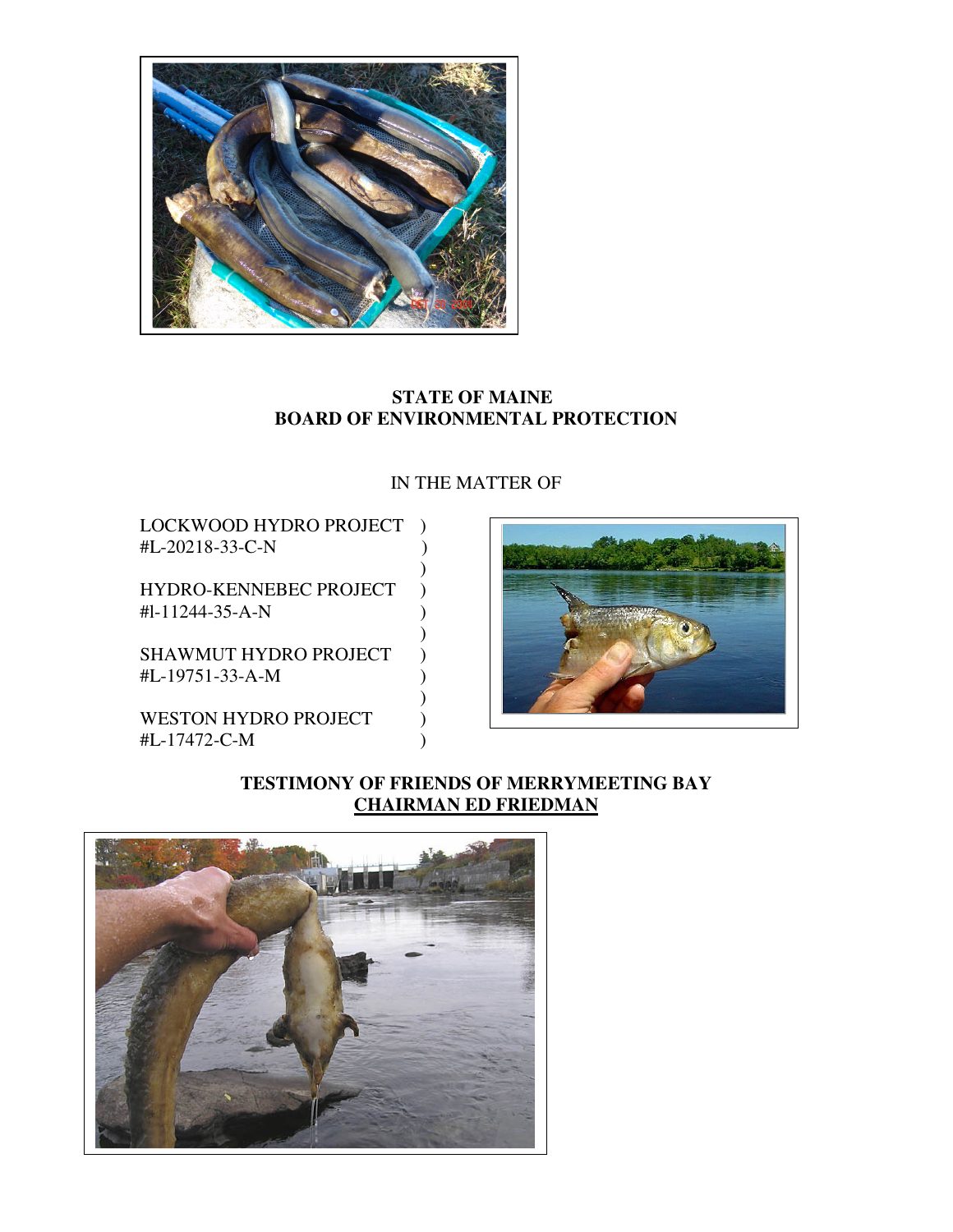### **STATE OF MAINE BOARD OF ENVIRONMENTAL PROTECTION**

## IN THE MATTER OF

LOCKWOOD HYDRO PROJECT ) #L-20218-33-C-N )  $)$ HYDRO-KENNEBEC PROJECT )  $\text{H1-11244-35-A-N}$  )  $)$ SHAWMUT HYDRO PROJECT )  $#I - 19751 - 33 - A - M$  )  $)$ WESTON HYDRO PROJECT  $\qquad$ ) #L-17472-C-M )

### **JOINT EXHIBITS OF PETITIONERS**

### W/FOMB:

1. Requested language for modified water quality certifications.

2. DEP Consent Agreement and Enforcement Order against Benton Falls Associates.

3. Cited portion of the response to comments for the Water Quality Certification for Gulf Island-Deer Rips Hydro Project Water Quality Certification.

4. Quebec Declaration of Concern.

5. United States Fish and Wildlife Service ("USFWS"), 90-Day Finding On A Petition To List The American Eel As Threatened Or Endangered.

6. James McCleave, Simulation of the Impact of Dams and Fishing Weirs on Reproductive Potential of Silver-Phase American Eels in the Kennebec River Basin, Maine, *North American Journal of Fisheries Management*, 21:592 (2001).

7. DMR, Kennebec River Diadromous Fish Restoration Annual Report 2002, p. 63.

8. DMR, Kennebec River Diadromous Fish Restoration Annual Report 2001, p. 37.

9. Cited portion of the November 2004 Northern Sky News, which contains a quote by Gail Wipplehauser of the Maine Department of Marine Resources ("DMR").

10. October 28, 2004 photographs by DMR of eels killed by turbines at Shawmut.

11. Photographs taken by FOMB of eels killed by turbines at Benton Falls dam.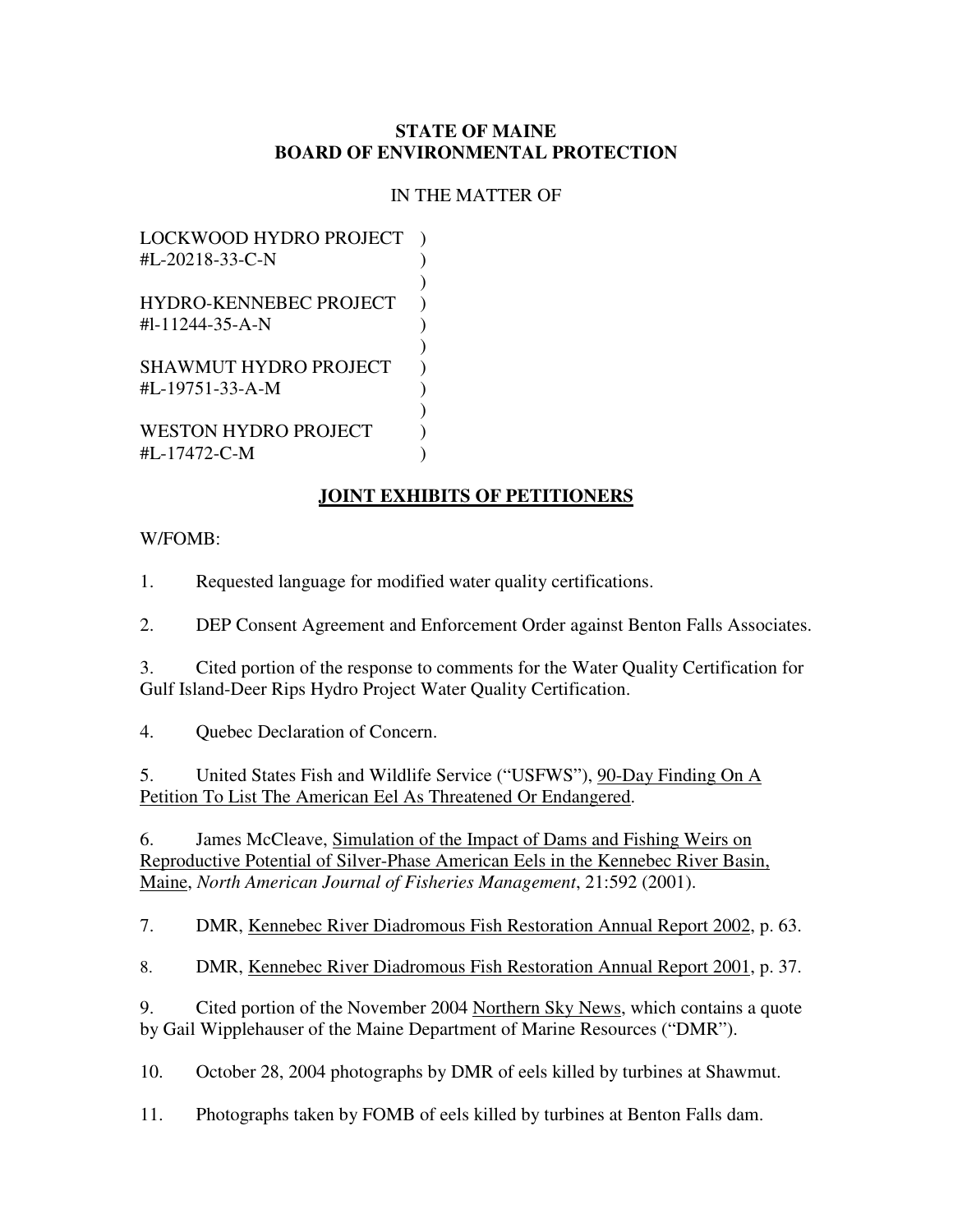12. Eel fecundity chart comparing USFWS and McCleave.

13. Laboratory data, QA/QC, and bar graph regarding contaminant analyses on eels killed at Benton Falls.

14. DMR, Kennebec River Anadromous Fish Restoration Annual Progress Report 2003, p. 5.

15. Photographs of mutilated out-migrating fish and eels at Shawmut, Burnham, Benton Falls and American Tissue dams.

16. DMR, Kennebec River Anadromous Fish Restoration Annual Progress Report 2004, p. 17.

17 Eel Protection Devices and Operations at the Rimouski River Hydroelectric Powerplant: A Win/Win Approach, by Guy Verrault and Jean Therrien for Parcs Quebec.

18. January 9, 2005 comments by Professor James McCleave.

- 19. May 8, 2006 letter from George LaPointe to Christopher Shaw of FPLE.
- 20. KHDG Exhibit B

21. USFWS map dated October 20, 2006 showing American Eel distribution and dam locations in the Merrymeeting Bay Watershed (Androscoggin & Kennebec Watersheds).

22. Water quality certification for Lockwood Hydro Project.

- 23. Water quality certification for Hydro-Kennebec Project..
- 24. Water quality certification for Shawmut Hydro Project.
- 25. Water quality certifications for Weston Hydro Project.
- 26. Aerial photographs of each dam.
- 27. Photograph of eel clogged turbine.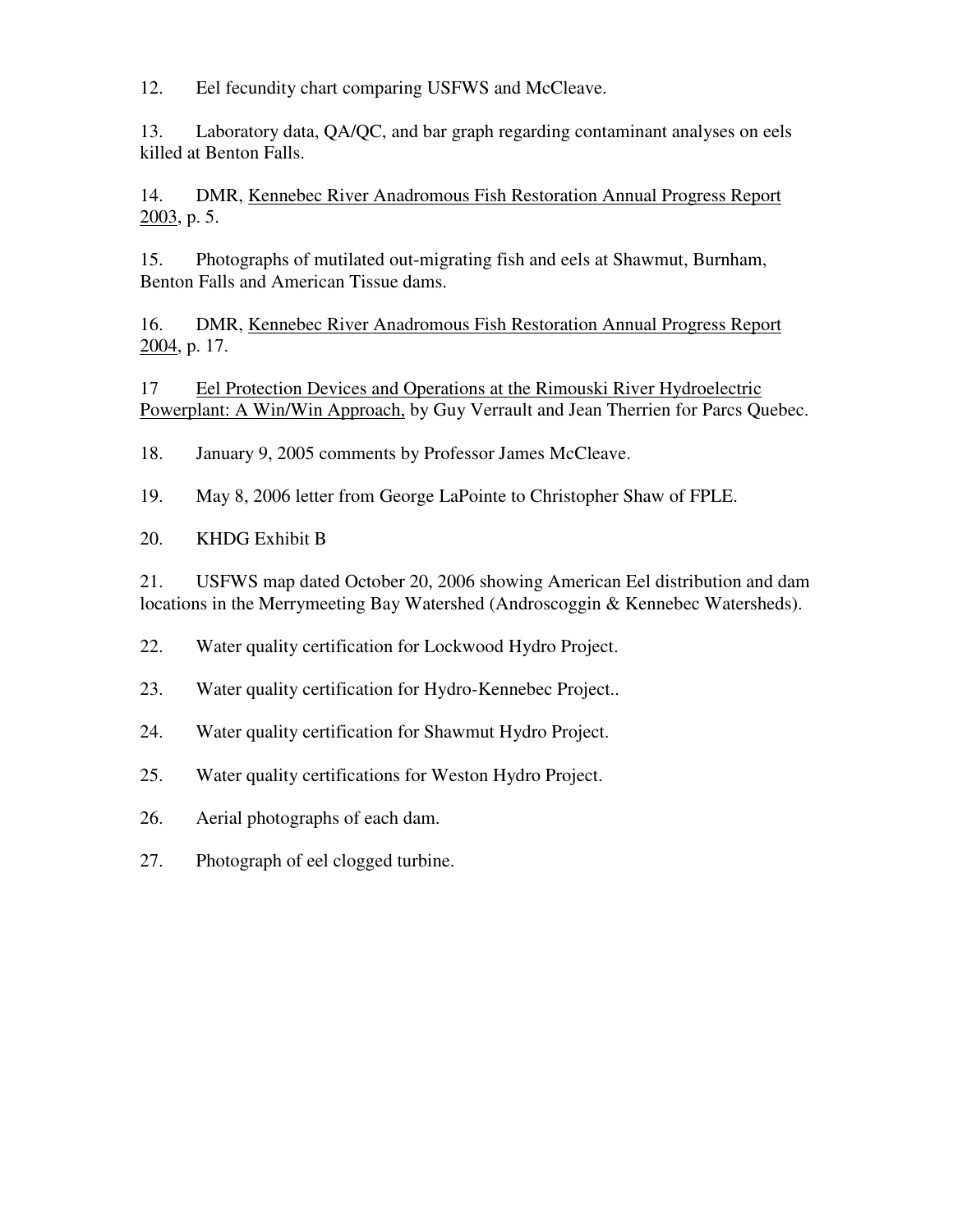### **STATE OF MAINE BOARD OF ENVIRONMENTAL PROTECTION**

## IN THE MATTER OF

LOCKWOOD HYDRO PROJECT ) #L-20218-33-C-N )  $)$ HYDRO-KENNEBEC PROJECT )  $#l-11244-35-A-N$  )  $)$ SHAWMUT HYDRO PROJECT )  $\text{HL}-19751-33-A-M$  )  $)$ WESTON HYDRO PROJECT ) #L-17472-C-M )

### **TESTIMONY OF FRIENDS OF MERRYMEETING BAY CHAIRMAN ED FRIEDMAN**

1. I am the Chairman of Petitioner Friends of Merrymeeting Bay ("FOMB"). I

submit this testimony in support of FOMB's and Douglas Watts' Petitions to modify the

water quality certifications for the above-captioned dams so that the certifications will

protect migrating fish and eels.

## **WHAT IS SOUGHT BY FRIENDS OF MERRYMEETING BAY**

2. FOMB asks that all relevant provisions in the water quality certifications

relating to fish and eel passage be replaced with the following language:

The dam operator shall provide immediate, safe and effective upstream and downstream passage for all indigenous migratory fish. For the purposes of this paragraph:

a. "Immediate" means the date this certification is approved by the Board of Environmental Protection.

b. "Safe" means that all fish migrating upstream can pass the dam and no fish migrating downstream are killed or injured by the dam.

c. "Effective" means efficiently.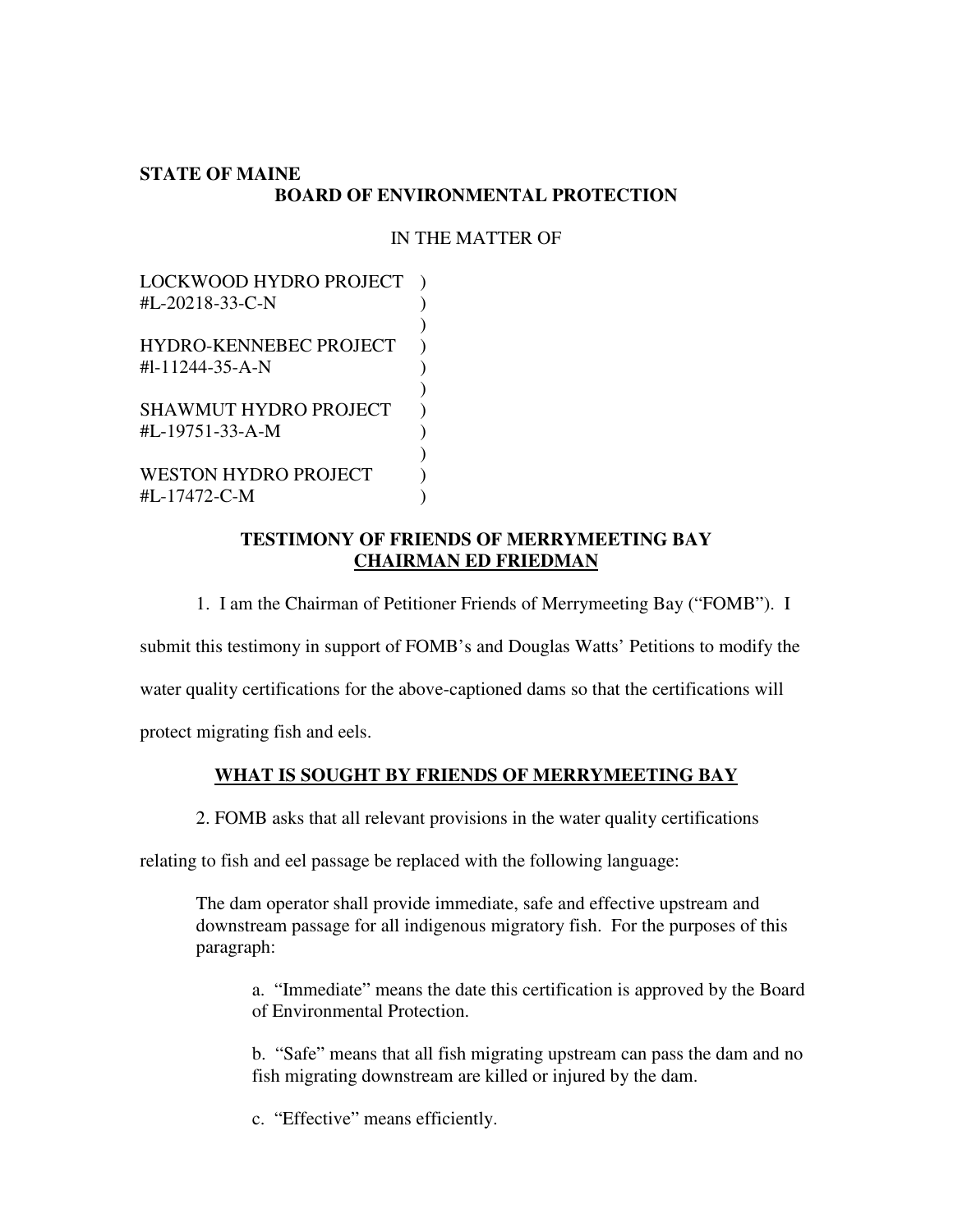d. "Fish" includes, but is not limited to, the American eel.

For convenience, I am setting out this proposed language in a separate document, attached as Exhibit W/FOMB-1.

#### **OVERVIEW OF WHY FOMB SEEKS MODIFICATION**

 3. Dams block migrating fish and eels swimming upstream, and with their turbines kill and injure fish and eels swimming downstream. The current water quality certifications do not require safe passage for fish and eels. They only require studies, which have been dragging on for nearly a decade and have not resulted in safe passage. Rather than literally study fish and eels to death, Petitioners ask that the Board simply require safe passage. This will protect important aquatic life, satisfy water quality standards, and force the dam owners to solve the problem.

 4. FOMB's Petition satisfies four of the bases – set forth in Ch. 2, § 27(C) - upon which a decision to modify can be based (only one is needed):

 a. *The licensed activity poses a threat to human health or the environment.* The operations of the dams clearly threaten the environment because they kill and injure fish and eels and reduce their habitat.

b. *The license fails to include any standard or limitation legally required on the date of issuance.* The water quality certifications must assure that the Kennebec is suitable "as habitat for fish and other aquatic life." 38 M.R.S.A. § 465(3) and (4). But the certifications do not do that because they allow fish and eels to be killed and injured.

 c. *There has been a change in a condition or circumstance that requires modification of the terms of the license.* The U.S. Fish and Wildlife Service and National Oceanographic and Atmospheric Administration (NOAA Fisheries) have recently acknowledged that the population of American eel is in such decline that it is now under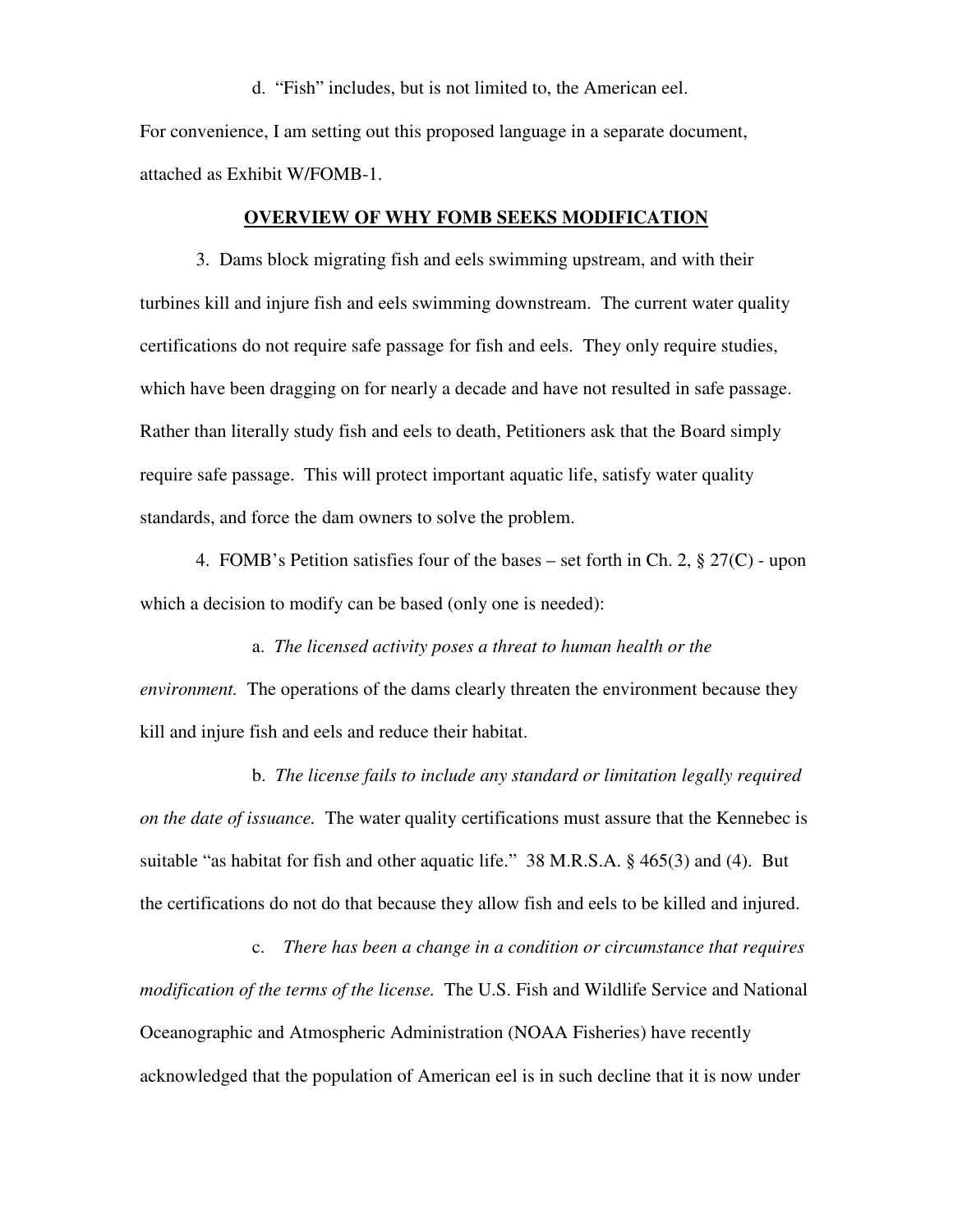consideration for inclusion on the Endangered Species List. There is now greater awareness of the consequences of no safe passage.

 d. *The licensee has violated a law administered by the Department.* The licensees are causing a violation of water quality standards because they kill and injure fish and eels, and reduce their habitat.

 5. I understand that the Department of Environmental Protection will likely take the position that the dam owners are looking in to the problem and that should suffice. The Petitioners believe that DEP has not addressed this situation adequately, and that it is unrealistic to expect DEP to now concede that.

## **OVERVIEW OF HOW PETITIONERS KNOW THAT DAMS KILL AND INJURE FISH AND EELS AND REDUCE THEIR HABITAT**

6. There is extensive evidence that the four dams kill and injure fish and reduce their habitat. Later in my testimony I detail this evidence, but here is an overview:

a. The Maine Department of Marine Resources (DMR) has documented

with studies and pictures eel deaths and injuries during downstream migration at Lockwood and Shawmut.

 b. DMR has documented upstream passage problems for fish at the four dams in the department's Kennebec River Diadromous Fish Restoration Annual Reports. DEP has acknowledged that upstream "trap and lift" equipment at the dams have not worked for shad.

 c. The U.S. Fish and Wildlife Service ("USFWS") has concluded that as a result of upstream migration blockage and turbines, eels have been especially impacted by hydropower dams, which are a substantial threat to the eel population as a whole. The population of the American eel is in such jeopardy that USFWS and NOAA Fisheries are currently considering whether to include the species on the Endangered Species List.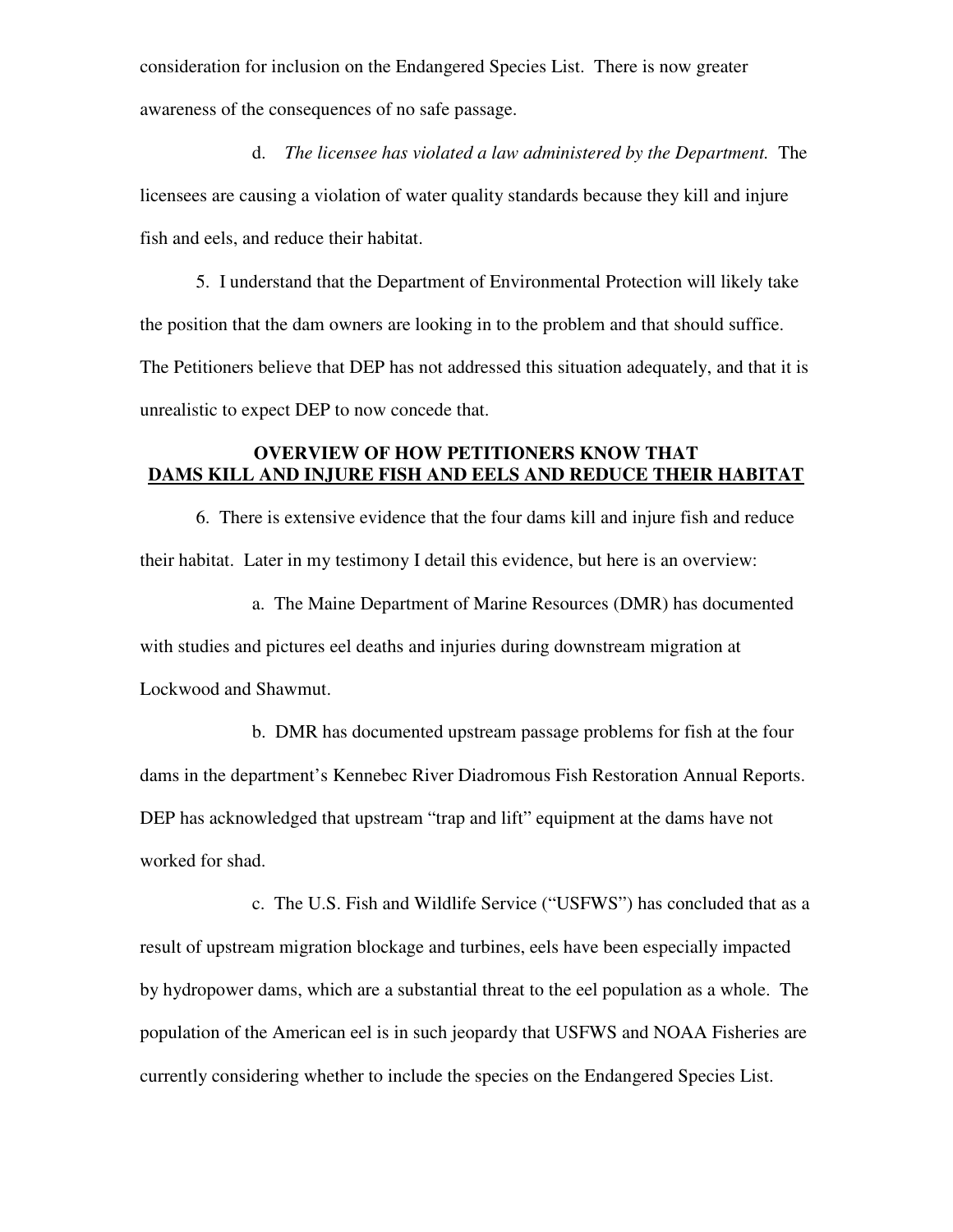#### d. Studies by scientists around the world have established that eel

mortality and injury rates from dams can be as high as 100% per dam.

### **IMMEDIATE, SAFE AND EFFECTIVE UPSTREAM AND DOWNSTREAM PASSAGE ARE REQUIRED BY WATER QUALITY STANDARDS**

 7. The water quality standards applicable for the four dams require that the Kennebec shall be of such quality that it is suitable for habitat for fish and other aquatic life, which is a "designated use." Killing and injuring fish and eels and blocking their migration do not satisfy this standard.

 8. Board and DEP precedent is clear that dam operations cause a violation of water quality standards when they kill or injure fish and eel, or destroy habitat. For instance, in 1999 DEP cited Benton Falls Associates for causing a violation of water quality standards on the Sebasticook River when on two days out of the entire migration season its dam turbines killed alewives migrating downstream. A copy of the DEP Consent Agreement and Enforcement Order against Benton Falls Associates reflecting this is attached as Exhibit W/FOMB-2. Another example is that in 2003 the Board required S.D. Warren to provide for upstream and downstream fish and eel passage at its dams on the Presumpscot in order to comply with water quality standards.

9. Just as the Board could not find that water quality standards are satisfied by a factory that kills or injures fish that pass by its outfall pipe, it cannot find that the standards are satisfied by dams killing or injuring migrating fish.

10. That the dam owners may be studying fish and eel passage now – after a century of operating and after nearly a decade of promising to study passage – does not mean fish and eels are no longer being killed and injured (they are) and does not mean habitat is unimpaired (it is). It only means that the problem has not been solved yet.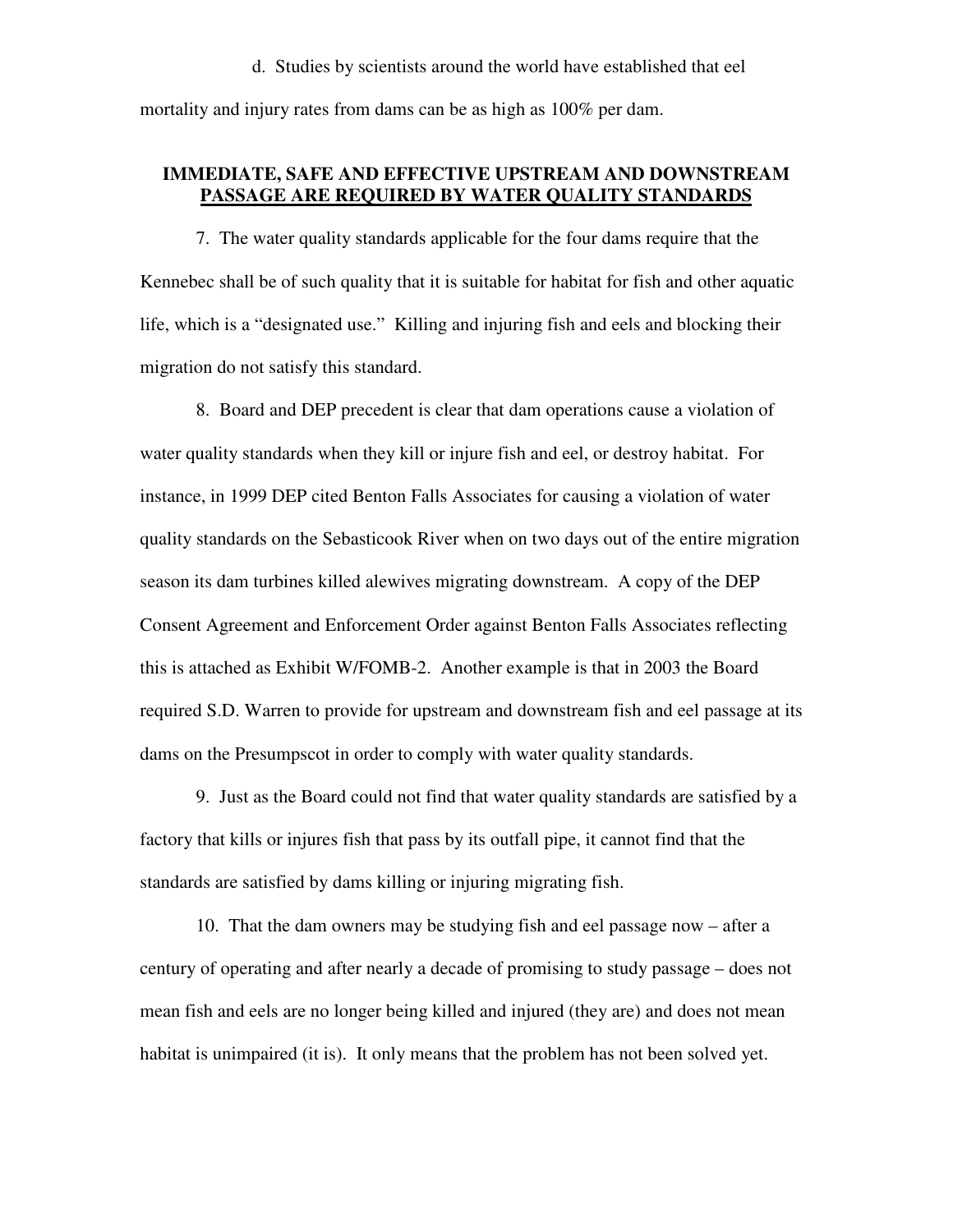#### **SOME OPPOSITION ARGUMENTS NEED TO BE DISPELLED**

 11. Some specious arguments have been raised repeatedly in this proceeding, and I anticipate that they will be raised again.

#### **It Is Not True That FERC Renders This Proceeding Meaningless**

 12. The dam owners argue that once the Federal Energy Regulatory Commission issues a license for a dam, a water quality certification cannot be modified. They argue that water quality certifications are frozen in time for the length of a FERC license – which can be as long as 50 years. That would be an absurd result, and Maine law and this Board have recognized that absurdity. Maine law expressly provides that the Board may modify a water quality certification. 38 M.R.S.A. § 341-D (3). In addition, this Board has stated, in connection with another FPL Energy dam, that:

the Board may modify any water quality certification whenever it finds that, among other things, the approved activity poses a threat to the environment or there has been a change in any condition or circumstance that requires modification of the terms of the certification. Thus, the DEP already has statutory authority to re-open this WQC [water quality certification] to impose new conditions regarding eels as may be warranted in the future.

Attached as Exhibit 3 is the relevant portion of the response to comments for the Water Quality Certification for Gulf Island-Deer Rips Hydro Project Water Quality Certification, where the Board made this statement.

13. The dam owners also suggest that nothing will become of a modified water quality certification, so the Board might as well deny the Petitions. FOMB rejects this view of the Board as a powerless and ineffectual body. As the recent S.D. Warren Supreme Court case made clear, the State is responsible for safeguarding water quality standards and the aquatic environment.

14. There is nothing to prevent this Board, DEP, or even the Governor from requesting that FERC amend its licenses to the dam owners so that the licenses include modified water quality certifications. FERC and the licensees would then negotiate a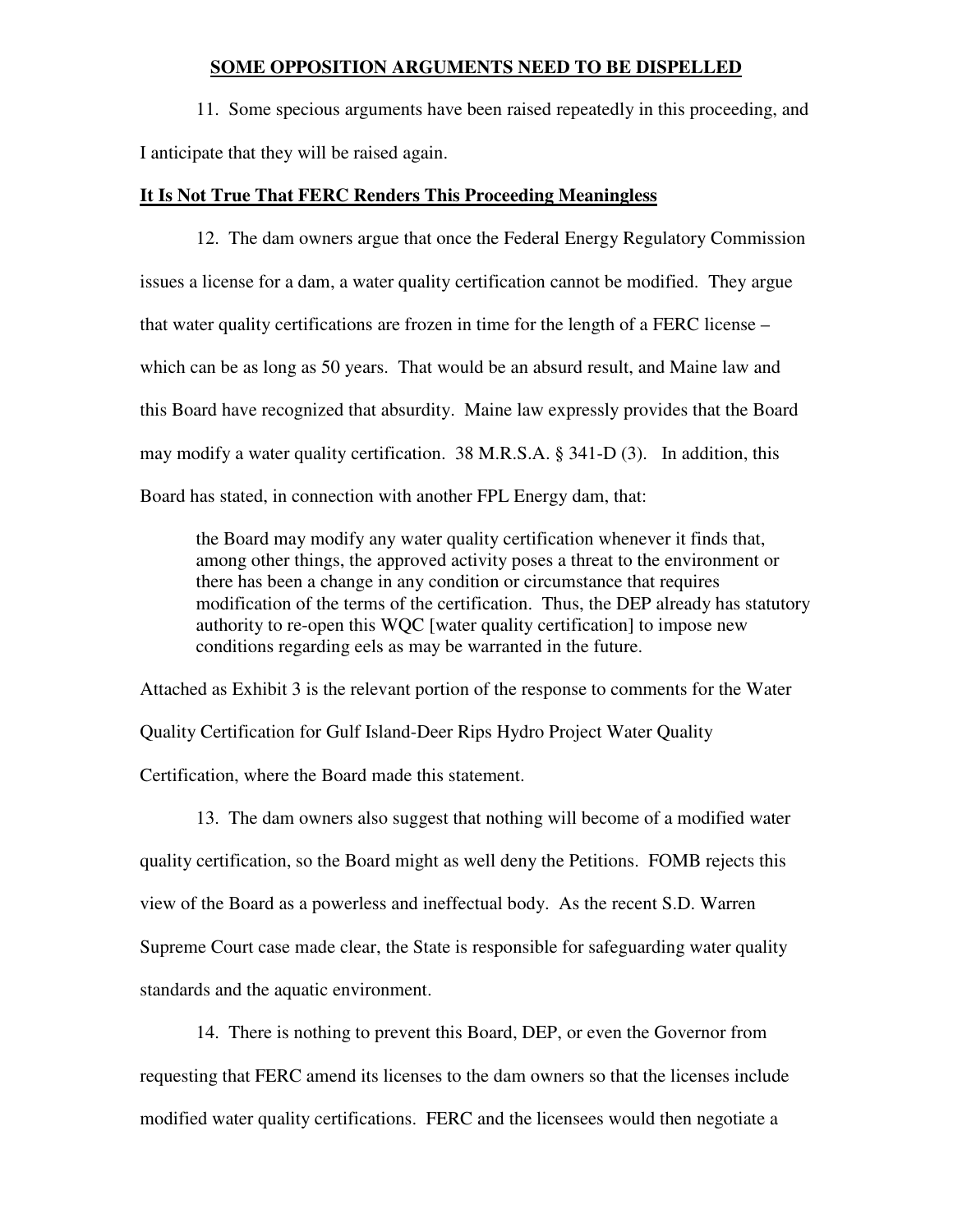new license. It is speculative to insist that nothing will come from that process. In fact, as the State notes in footnote 24 on page 26 of its Draft Findings of Fact and Order for the first petitions for revocation, modification or suspension of water quality certificates for dams on the Androscoggin River filed by FOMB and Douglas Watts:

 "All FERC licenses contain the following standard condition: "The Licensee shall, for the conservation and development of fish and wildlife resources, construct, maintain, and operate, or arrange for the construction, maintenance and operation of such reasonable facilities and comply with such reasonable modifications of project structures and operation, as may be ordered by [FERC] upon its own motion or upon the recommendation of the Secretary of the Interior or the fish and wildlife agency or agencies of any State in which the project or a part thereof is located, after notice and opportunity for hearing." FERC Forms L-3, L-4, L-9, L-10, L-11, L-12, L-14, and L-15 (October 1075)."

15. In any event, the water quality certifications contain "reopener" clauses. With respect to eels, the certifications specifically state that because no consensus was reached on eel passage issues by June 30, 2002, DMR or the Maine Department of Inland Fisheries and Wildlife (IF&W) can petition FERC "to approve appropriate conditions relating to eel passage at the project." If the Board determines that the water quality certifications must be modified in order to protect aquatic life and achieve water quality standards, DMR and IF&W could – and in all likelihood would - petition FERC to incorporate those modifications.

### **It Is Not True That The Nearly Decade-Old KHDG Agreement Prevents The Board From Doing Anything**

 16. In granting this hearing, the Board already rejected the dam owners' argument that the Kennebec Hydro Developers Group (KHDG) Agreement among dam owners, the Maine State Planning Office, IF&W, DMR, USFWS, the National Marine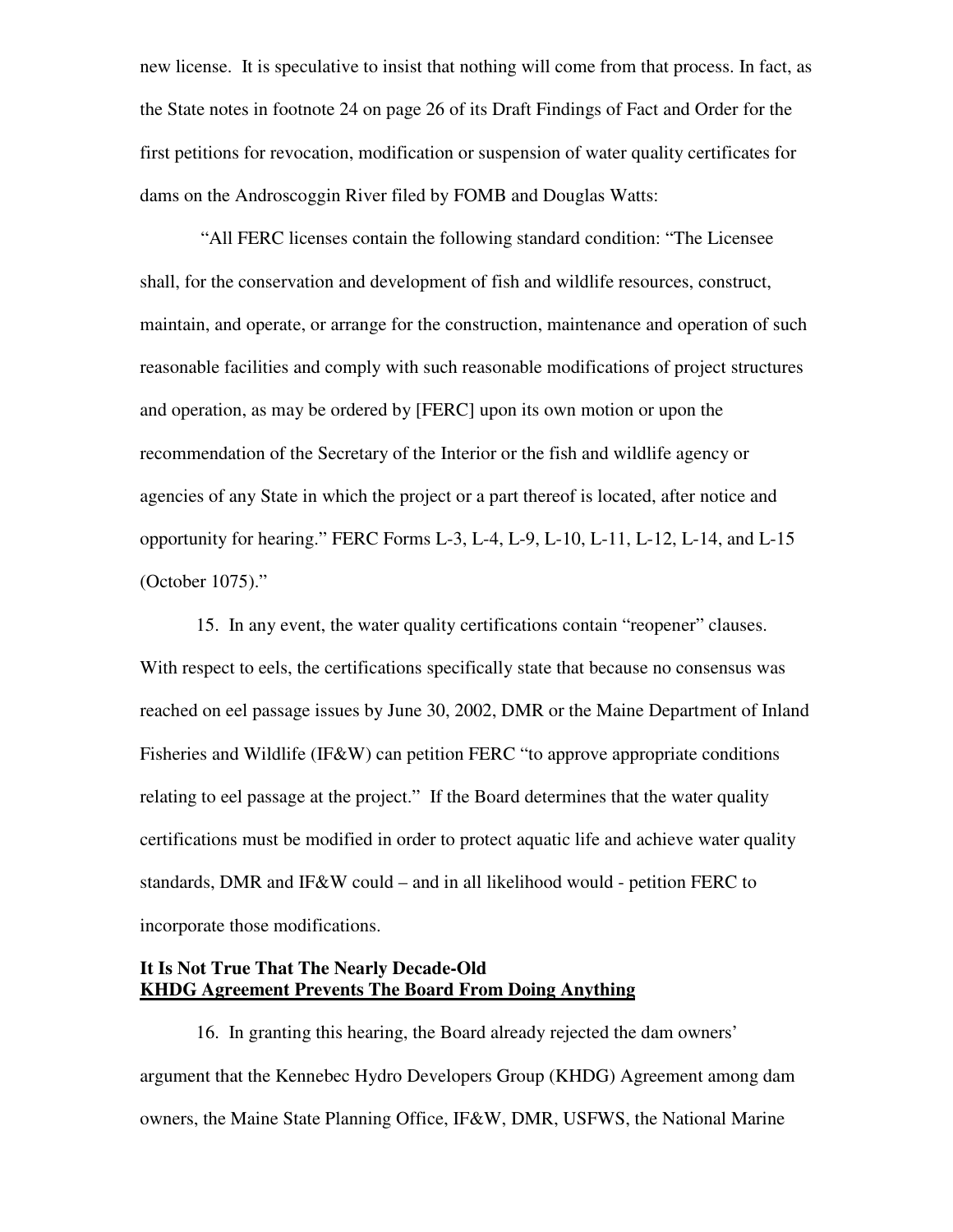Fisheries Service, and various non-governmental organizations (but not FOMB), made in connection with the removal of the Edwards Dam, prevents modification of the certifications. In any event, neither the Board nor DEP are signatories to the KHDG Agreement, and did not bargain away their statutory power to modify water quality certifications (nor could they have, even if they wanted to). Also, the KHDG Agreement contains the same reopener language that is in the water quality certifications.

### **It Is Not True That The Certifications Cannot Be Modified Until It Is Known Exactly How Safe And Effective Passage Will Be Provided**

 17. It is not Petitioners' burden to solve the fish and eel passage problems that the dam owners have created. It is the dam owners' burden.

18. The United States figured out how to put a man on the moon in a shorter period of time than the dam owners have had to fix the passage problem. There are many possible solutions that may work, and I detail some of these later in this testimony. But the bottom line is: a water quality certification cannot sign off on the dams killing and injuring fish and eels and destroying their habitat.

19. The Quebec Declaration of Concern, signed by eel researchers around the world on August 14, 2003, attached as Exhibit W/FOMB-4, states:

As scientists in eel biology from 18 countries assembled at the International Eel Symposium 2003 ... in Quebec, Canada, we unanimously agree that we must raise an urgent alarm now. With less than 1% of juvenile resources remaining for major populations, time is running out. Precautionary action (e.g., curtailing exploitation, *safeguarding migration routes* and wetlands, improving access to lost habitats) *can and must be taken immediately by all parties involved and, if necessary, independently of each other.*

(Emphasis added). Alex Haro, Ph.D. of the Department of the Interior, United States Geological Survey, Biological Resources and James McCleave, Ph.D. of the University of Maine are among the signatories to the Quebec Declaration.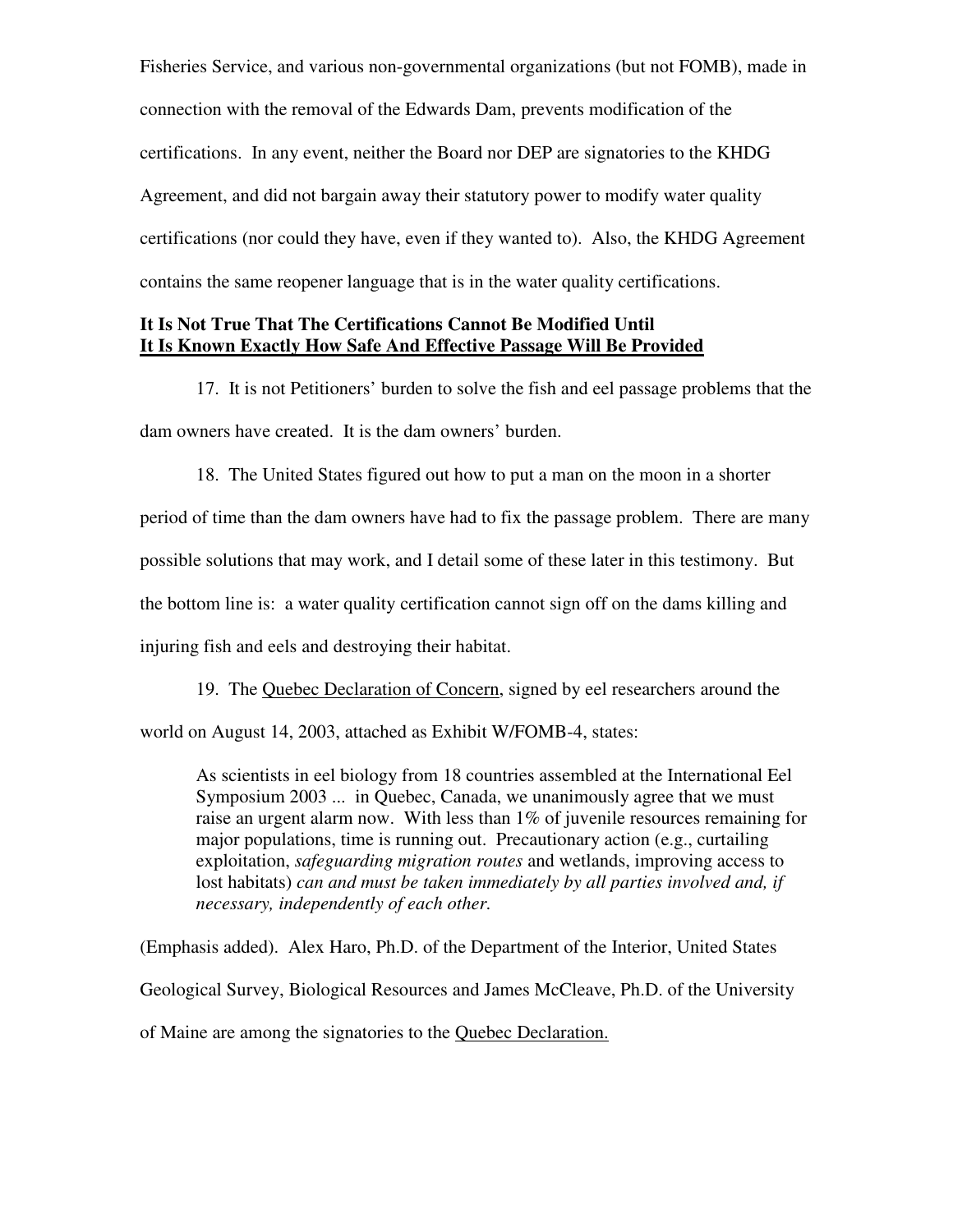### **THE EVIDENCE THAT THE DAMS ARE KILLING AND INJURING FISH AND EELS AND DESTROYING THEIR HABITAT, AND HARMING THE ENVIRONMENT**

#### **Out-migrating eels are killed in dam turbines**

20. Between the ages of approximately 15 and 50, eels must migrate to the Sargasso Sea to spawn. Typically, many hydro-electric dams block eel out-migration. This petition deals only with four of the many on the Kennebec River. Dams are designed so most water flow, if not all, will pass through and spin turbine blades to generate electricity. While coarse trash racks (usually widely spaced steel bars) are installed to prevent trees and other large debris from impacting the blades, fish and eels are easily sucked through these and so are prone to injury or death. Estimates of eel mortality are as high as 100% per dam. The cumulative effects of multiple dams may quickly eliminate the spawning population.

21. Attached as Exhibit W/FOMB-5 is the USFWS 90-Day Finding On A

Petition To List The American Eel As Threatened Or Endangered ("90-Day Finding"), 70 Fed. Reg. 38,859 (2005). The 90-Day Finding details the life history of the American eel at pp. 38,851-38,852**.** With respect to the harm dams pose to downstream migrating eels, the USFWS states in the 90-Day Finding:

We agree with the petitioners' assertions that rivers with hydropower are a documented threat to female American eels as they leave the rivers to spawn and may be a threat to the species as a whole. Although hydropower turbines are on less than 7 percent of the rivers, this mortality may be playing a larger role as the population declines (because as the population declines, gravid females become a vital resource and a high percentage of these individuals are lost to hydropower turbines).

90-Day Finding, p. 38,859.

22. Eels are attracted to the current drawn by the turbines while typically migrating at night. University of Maine Professor James McCleave, in his study Simulation of the Impact of Dams and Fishing Weirs on Reproductive Potential of Silver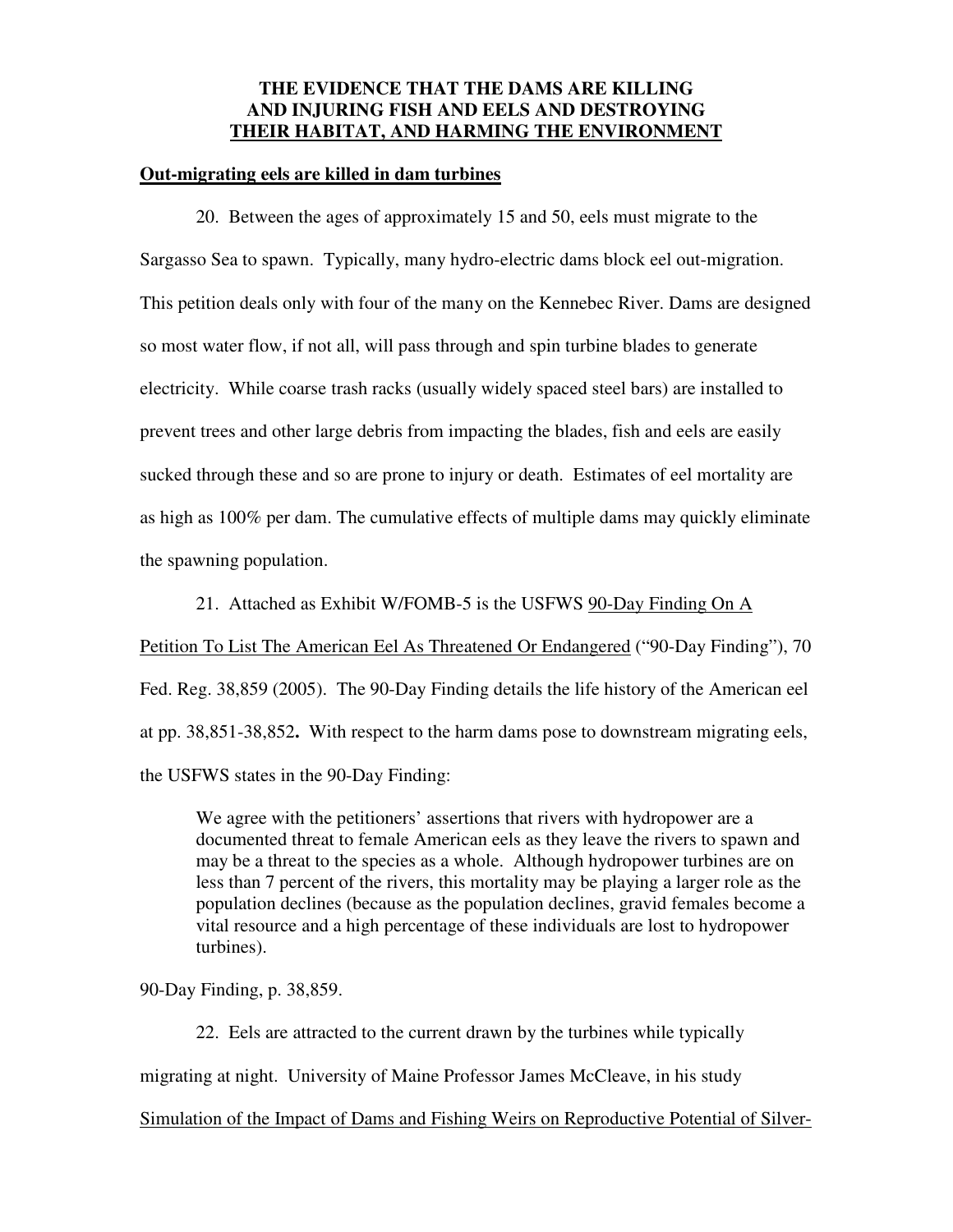Phase American Eels in the Kennebec River Basin, Maine, *North American Journal of Fisheries Management*, 21:592, 593 (2001), attached as Exhibit W/FOMB-6, established that eel mortality and injury (sublethal) rates can be as high as 100% per dam during downstream migration where dams are present.

23. A DMR study of downstream migration at Lockwood, reported in Kennebec River Diadromous Fish Restoration Annual Report 2002, p. 63, attached as Exhibit W/FOMB-7, found that despite the presence of a bypass, two of five radio-tagged eels migrated through the turbines "and were presumed to be injured or dead." Turbine kills at Benton Falls have also been well documented by DMR. Attached as Exhibit W/FOMB-8 is DMR's Kennebec River Diadromous Fish Restoration Annual Report 2001, p. 37, which reports Benton Falls kills. Gail Wippelhauser of the Department of Marine Resources stated in the November 2004 edition of Northern Sky News (the relevant portion of which is attached as Exhibit W/FOMB-9) that severe eel kills like the one at Benton Falls are "probably happening at every hydro facility on the East Coast that has a run of eels." DMR studies of downstream migration in 2003 and 2004 failed and did not generate any data.

24. On October 28, 2004, DMR took photographs of eels killed by turbines at Shawmut. These photos, obtained from DMR, are attached as Exhibit W/FOMB-10. DMR personnel Skip Zink and Nate Gray are pictured in some of these. FOMB has also recovered dead eels killed by turbines at other dams. Attached as Exhibit W/FOMB-11 are photographs of eels FOMB recovered from below Benton Falls dam.

### **Turbine Kills Adversely Affect The Eel Population As A Whole**

 25. Downstream-migrating eels from upper reaches of the watershed above dams are mostly females. When turbines kill eels, they kill mostly females, and thus threaten the eel population as a whole because eel reproduction is reduced. This is set forth in the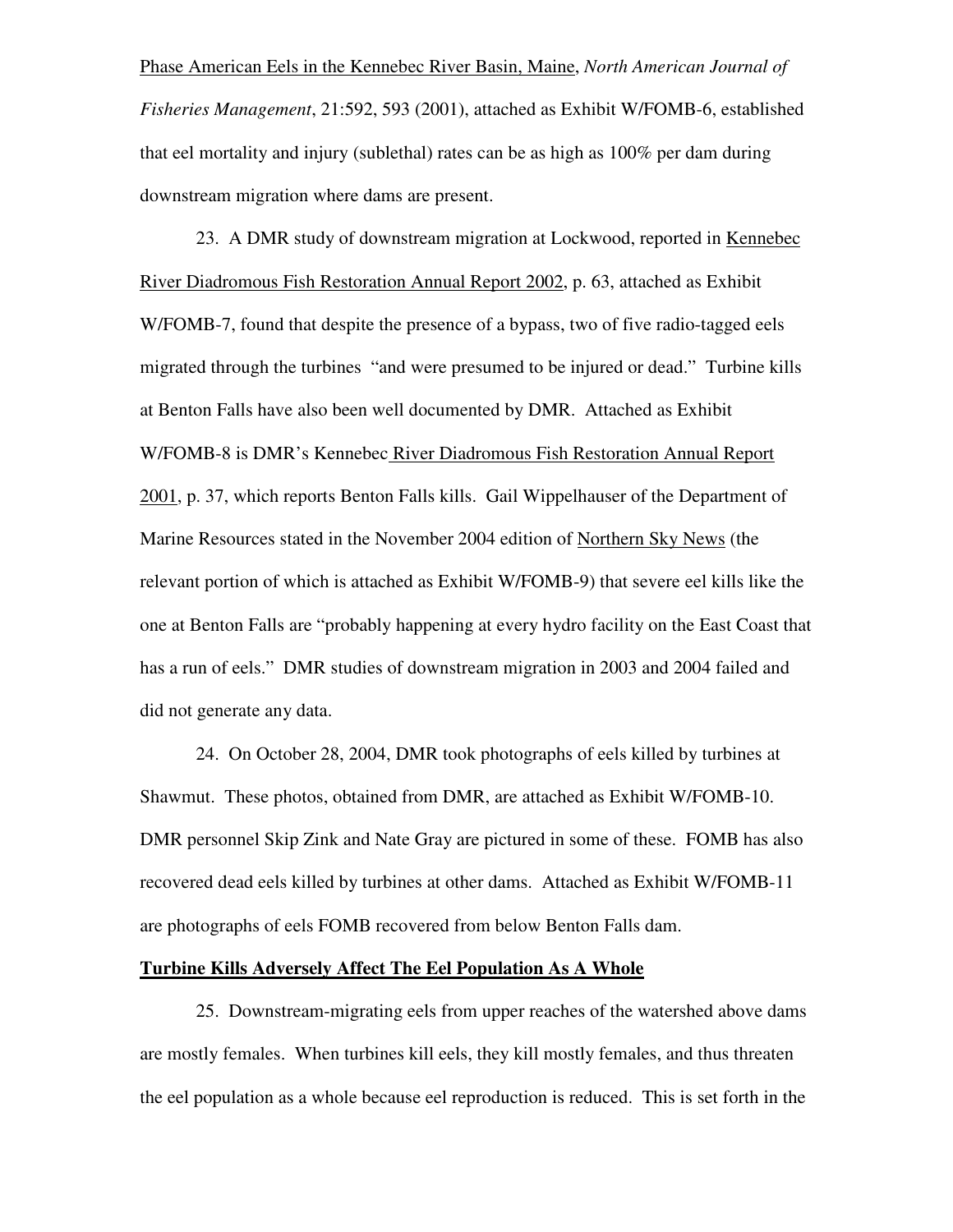USFWS 90-Day Finding (Exhibit W/FOMB-5. p. 38,859), as I note above in Paragraph 21, and the Prof. McCleave article (Exhibit W/FOMB-6, at p. 593: "Mortality rate is positively related to eel length [citation omitted]. This puts female eels at particular risk because they are much larger than males [citation omitted].)Migrating females can grow as long as 5 feet and be several inches thick. A fecundity chart plotted by Woodlot Alternatives in Topsham comparing data from USFWS and McCleaves, is attached as Exhibit W/FOMB-12, showing that a female eel 3 feet long may carry between 8 million and 15 million eggs.

### **Turbine-Killed Eels Become An Available Source Of Contaminants To Other Wildlife**

26. Eels are fatty and long-lived. As benthic feeders, dwellers and scavengers they are prone to bioaccumulating large doses of persistent organic pollutants. When mutilated by turbine blades these long sequestered contaminants are released back into the local environment available directly and indirectly, for fish-eating predators such as bald eagle, river otter, Atlantic salmon and snapping turtle. FOMB conducted a study of PCBs levels in Sebasticook River eels that were killed at Benton Falls and found that the PCB levels were shockingly high: in the 500 parts per billion (ppb) range. Attached as Exhibit W/FOMB-13 are the raw laboratory data from these killed eels submitted to Texas A&M for full contaminant analyses, Texas A&M QA/QC narrative and a bar graph of just the PCB concentrations from this study. In contrast to the high levels found in eel, the state toxicologist issues fish consumption advisories based on a cancer risk when fish tissue levels for PCBs are at 11 ppb.

#### **Dams Block Upstream Passage of Native Migratory Fish**

27. The adverse effects of dams are by no means limited to eels. Fish ladders, even if available, are not used by certain species, and then "trap and truck" becomes the method of choice for moving fish above the multiple barriers as is done at Lockwood.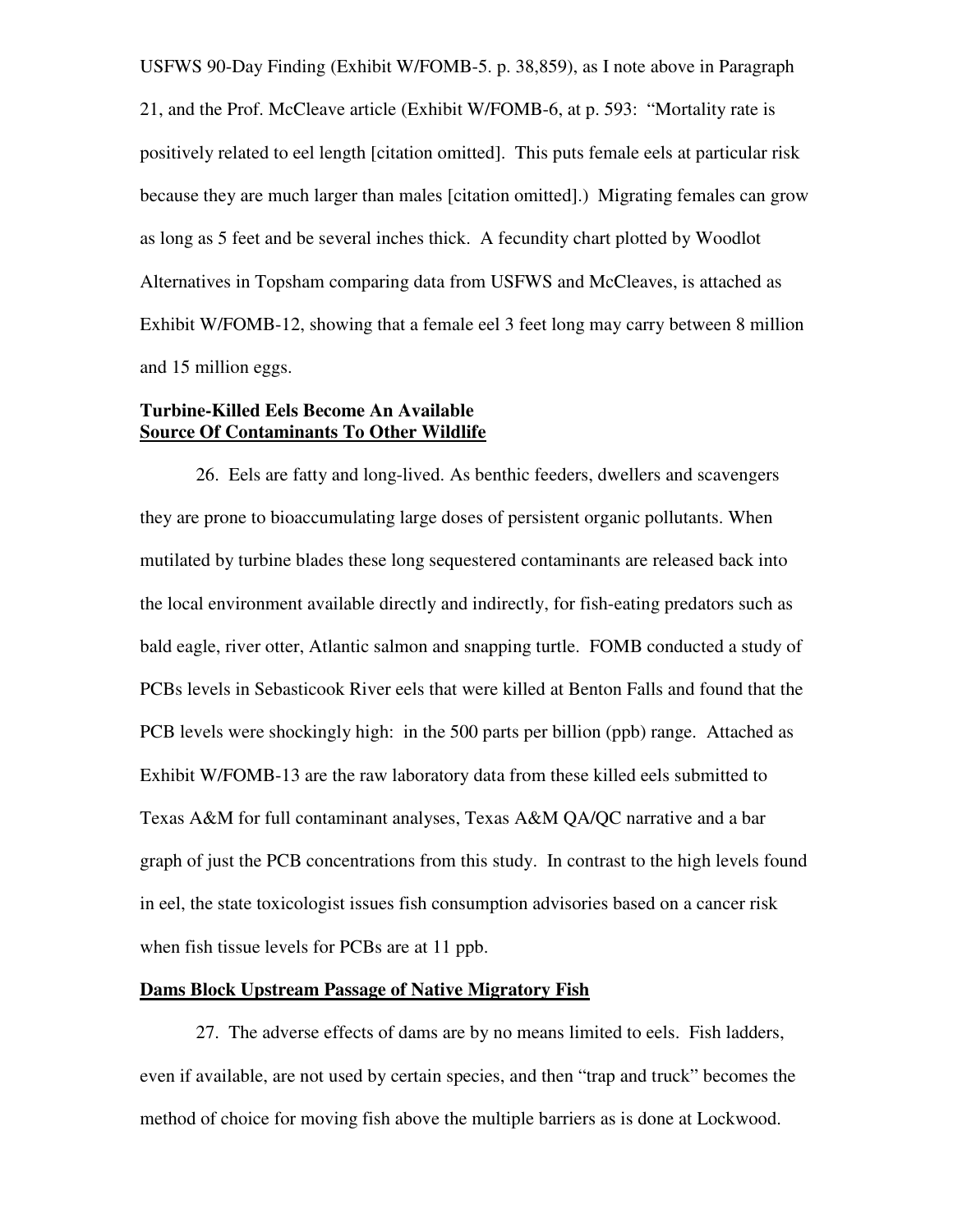Possible injury may result from trapping, pumping, handling, sorting, and trucking, as reflected in the Kennebec River Anadromous Fish Restoration Annual Progress Report 2003, p. 5, the relevant portion of which is attached as Exhibit W/FOMB-14. American Shad are extraordinarily sensitive and have not been found to enter the fish lift or trap. Even if the mechanical means of moving fish above any dam were risk free, it must be understood that these artificial methods do not come close to what nature had provided. To illustrate the inherent inefficiency one need look no farther than DMR's artificial passage through trap and truck, of 100,000-140,000 alewives at Fort Halifax on the Sebasticook. Without a dam the estimated 2 million fish population could be expected to migrate naturally upstream. With a dam present and the use of trap and truck, the present number of fish passed, according to a conversation I had with Nate Gray of DMR on January 8, 2007, might represent only 5% of the total run attempting to pass.

### **Dams Kill Out-Migrating Anadromous Fish**

28. Fish that are transported to habitats above dams as part of the state's restocking efforts need to out-migrate. The only differences between eels and fish (alewives, shad, salmon and blueback herring) are that fish tend to be smaller and swim higher in the water column. Higher swimming depth means fish are more likely to find a sluiceway through the dam if provided for passage. Smaller size may reduce their odds of mortality from turbine passage, but in fact there have been massive kills of alewives observed at Shawmut, Benton Falls, Burnham and American Tissue dams and many of these have been young of the year small fish. Fish have been severed, exploded from the pressure changes and had their internal organs squeezed out. Examples of fish mortality (as well as eel mortality) are shown in photographs taken during various years by Doug Watts at the Shawmut, Benton Falls, Burnham and American Tissue dams, in Exhibit W/FOMB-15. As the state attempts to restock Atlantic salmon into the Sandy River,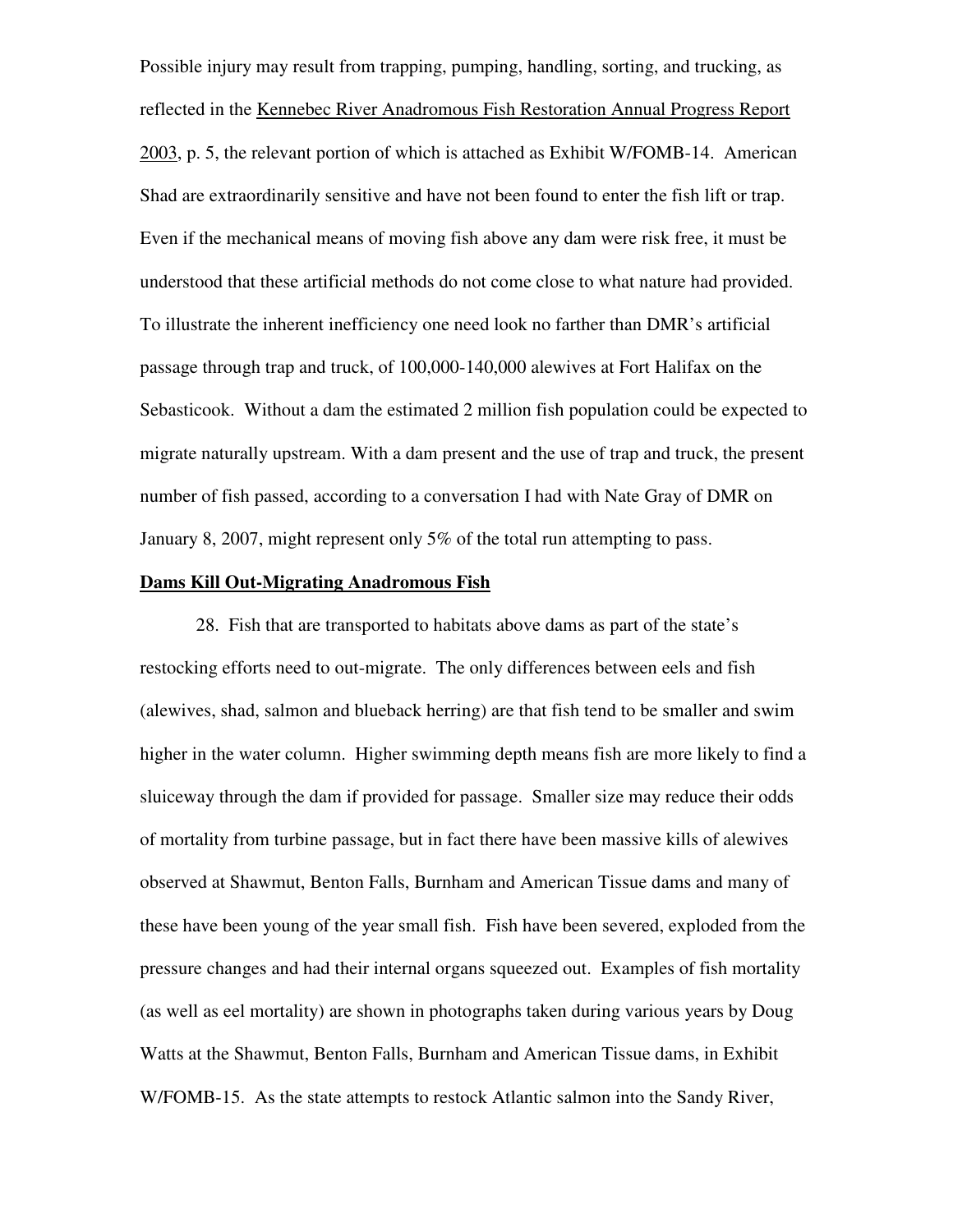which flows into the Kennebec, one of our major concerns is how returning adults and smolt will regain access to tidewater when they must successfully navigate all four subject dams, when none of which, it is my understanding, screen their turbines.

#### **Turbine deaths are usually gruesome**

29. Eels and other migrating fish may be injured and die a slow death, or may be severed in single or multiple places, or pinned between turbine blades or mutilated. The photographs in Exhibits W/FOMB-10, 11, 15 and 27 show this.

#### **MEASURES THAT ARE USED TO FACILITATE PASSAGE**

 30. Fundamental requirements of safe and effective passage are blocking access to turbines and guiding eels/fish towards an alternative pathway through or around dams. Some dams just have a turbine in the dam face and some dams have rather extensive forebays (picture the top of a funnel) extending upstream to help guide more water to the turbines. Eels in this case should be prevented from entering the forebay since it may be very difficult to exit.

31. Some dams have used a steel grate to prevent eel intake to the turbine (for example, the dam at Benton Falls, see Exhibit 2). This is not without its problems as eels are prone to death or injury from impingement as strong flows push them against the edge of the metal bars. Angling the grate can make something of a difference allowing water pressure to help the eels off the grate and if angled the right way, towards a passage way in the dam. Using a steel plate with holes punched in it (a "punch plate") is an improvement as an excluding device since the eels body against the plate is distributed over a wider area and thus subject to less pounds per square inch of pressure that could lead to death by impingement. A punch plate combined with deep gate passage has been used with apparent success at the Ridgewood Hydro (formerly American Tissue) dam on the Cobbosseecontee Stream in Gardiner, as reflected in the Kennebec River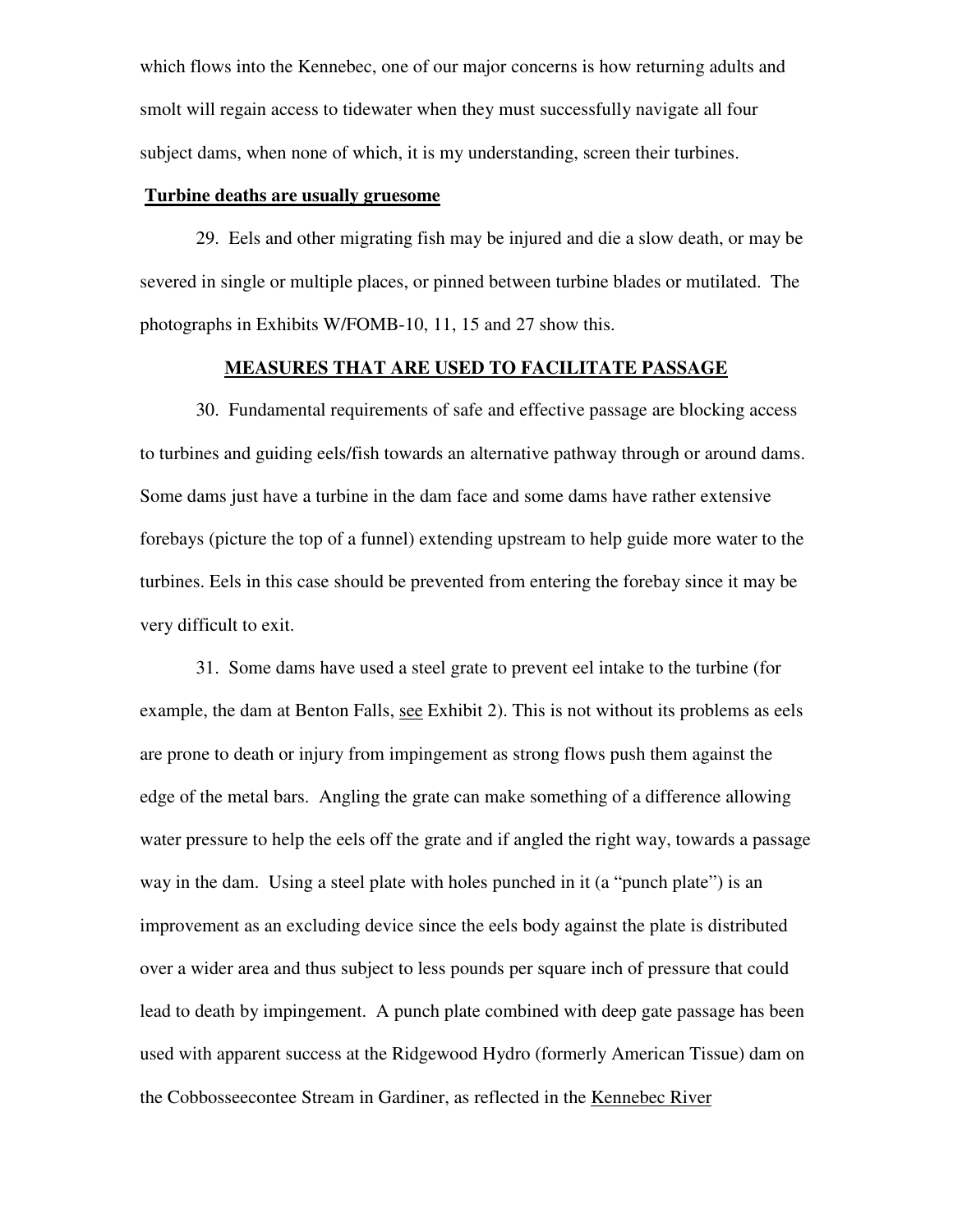Anadromous Fish Restoration Annual Progress Report 2004, p. 17, the relevant portion of which is attached as Exhibit W/FOMB-16. An angled plate can provide good directional guidance toward a passage way and is a more slippery surface than a bar or rod edge facilitating a faster exit from the turbine area, using the water pressure, not fighting it. At the Rimouski River Hydroelectric Powerplant in Canada, an inclined 1cm. fine screen to block turbines and direct diadromous species to a bypass is used, along with air compressors to keep debris clear. This system works for both eels and smolts. Attached as Exhibit W/FOMB-17 is Eel Protection Devices and Operations at the Rimouski River Hydroelectric Powerplant: A Win/Win Approach, by Guy Verrault and Jean Therrien for Parcs Quebec, a government agency, describing the system.

 32. Eels are benthic in nature and so it is generally assumed that a deep gate or opening in the dam for them to pass is more likely to be found and used with minimal delay. There is some evidence that eels in migration may travel extensively in the mid depths and so a surface passage that extends a goodly distance in depth may also pass some eels. Attached as Exhibit W/FOMB-18 are comments to FOMB by Professor James McCleave, dated January 9, 2006, reflecting this. Eels may be injured by a fall on the downstream side of a passage so attention should be paid to this as well in designing a solution.

 33. Shutting down turbines at night during eel migration season will also facilitate downstream passage if an alternative pathway is provided. Damariscotta Mills dam and several on the Presumpscot River are examples of dams that have made this choice. Prof. McCleave's comments, Exhibit W/FOMB-18, also reflect this.

### **RESOURCE AGENCY ACTIONS ARE INEFFECTIVE**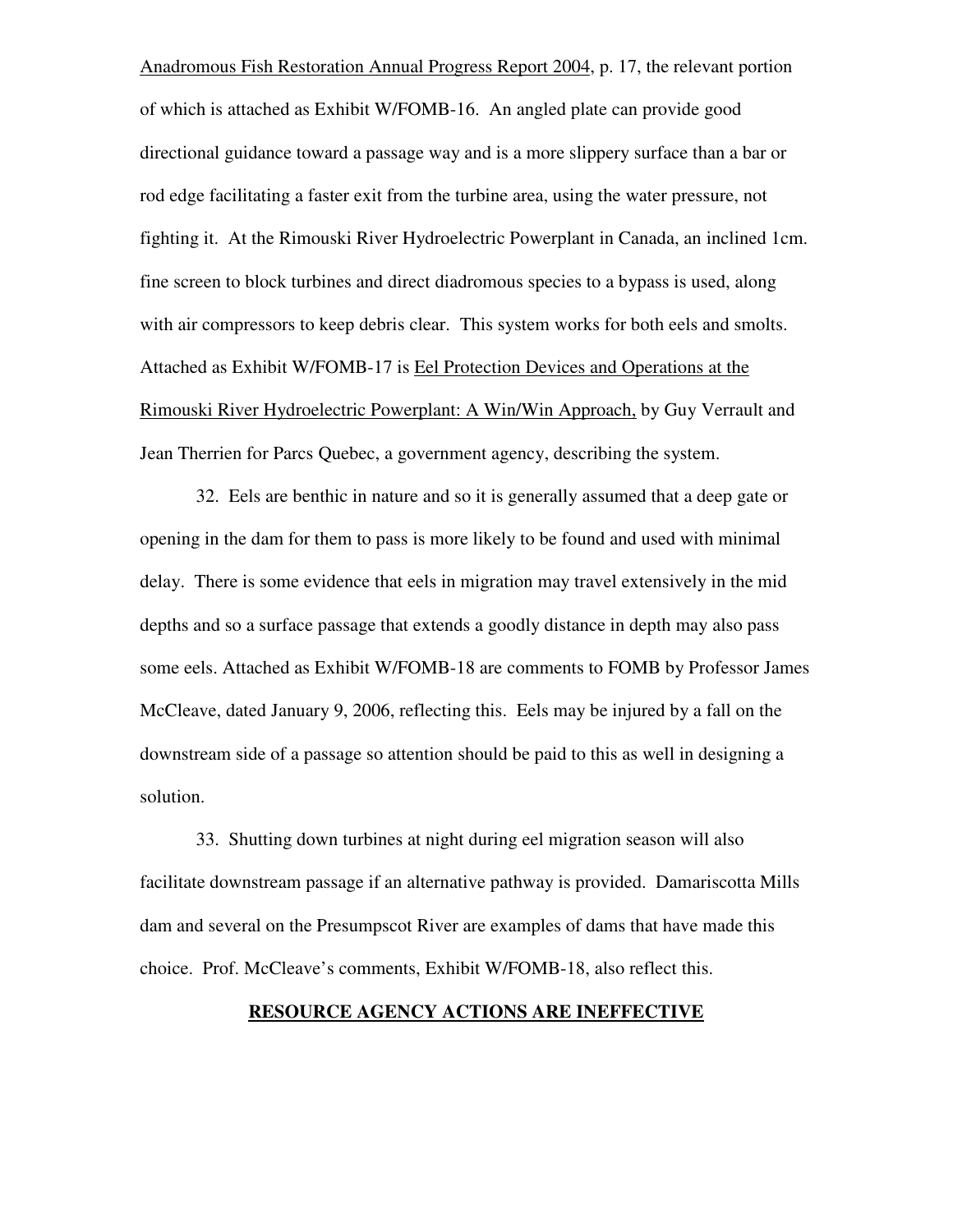34. In a letter of comment to Christopher Shaw of FPLE on May 8, 2006

regarding then-proposed downstream eel passage measures, attached as Exhibit

W/FOMB-19, DMR Commissioner George LaPointe criticizes the proposal and states:

MDMR is concerned that controlled spill via bypass gates will not be an effective measure for downstream eel passage, and that significant injury or mortality to eels will occur unless additional measures are taken. In September and October, river flow exceeds hydraulic capacity only 5-15% of the time at the Weston and Shawmut projects and 40-50% of the time at the Lockwood Project. **If migrating eels are randomly distributed in the river, then eels will pass through the turbines at Weston and Shawmut 85-95% of the time and through the turbines at Lockwood 50-60% of the time** (emphasis added)**.** We note that both FPL Energy and MDMR have observed eel mortalities below the Shawmut Project.

And yet despite this acknowledgement that proposed downstream passage plans will be

ineffective at preventing turbine entrainment, DMR had "no comment" on the DEP

compliance orders that differ from conditions commented on only in that FPLE proposes

some radio telemetry studies beginning in 2007. Note the following series of emails:

- Sent: Tuesday, December 05, 2006 1:36 AM
- To: Murch, Dana P
- Subject: Maine DMR comments
- Hi Dana,

Thanks.

Doug Watts

------

\_\_\_\_\_\_\_\_\_\_\_\_\_\_\_\_\_\_\_\_\_\_\_\_\_ -----Original Message-----

From: info@dougwatts.com [mailto:info@dougwatts.com]

Could you send me the letter (or email) that Maine DEP wrote to Maine DMR in July or August requesting written comments on the Sept.  $14<sup>th</sup>$  Compliance Order for downstream eel passage at Weston, Shawmut, Hydro Kennebec and Lockwood? Ed Friedman and I have asked DMR for a copy of their written response and both Gail Wippelhauser and Nate Gray have told us they are not aware of Maine DMR providing any written comments on this Compliance Order. I think there might be some crossed wires here, so I am trying to re-establish the paper trail for my records. The first place to start would be the letter from Maine DEP to Maine DMR in July/August containing the draft downstream eel passage Compliance Order and requesting comments on it. If Maine DMR failed to provide a written response to you on that draft Order, it would be helpful if you could confirm this, as I know from past experience (ie. Messalonskee) that sometimes Maine DMR does not give you written responses even when you request them. If this is the case, this information would be helpful.

Doug, in response to your Dec 5 email (copied below): The email exchange between DEP and DMR on KHDG downstream eel passage plans is pasted below. Also attached is my file memo re: proposed timing of downstream eel passage studies. I am copying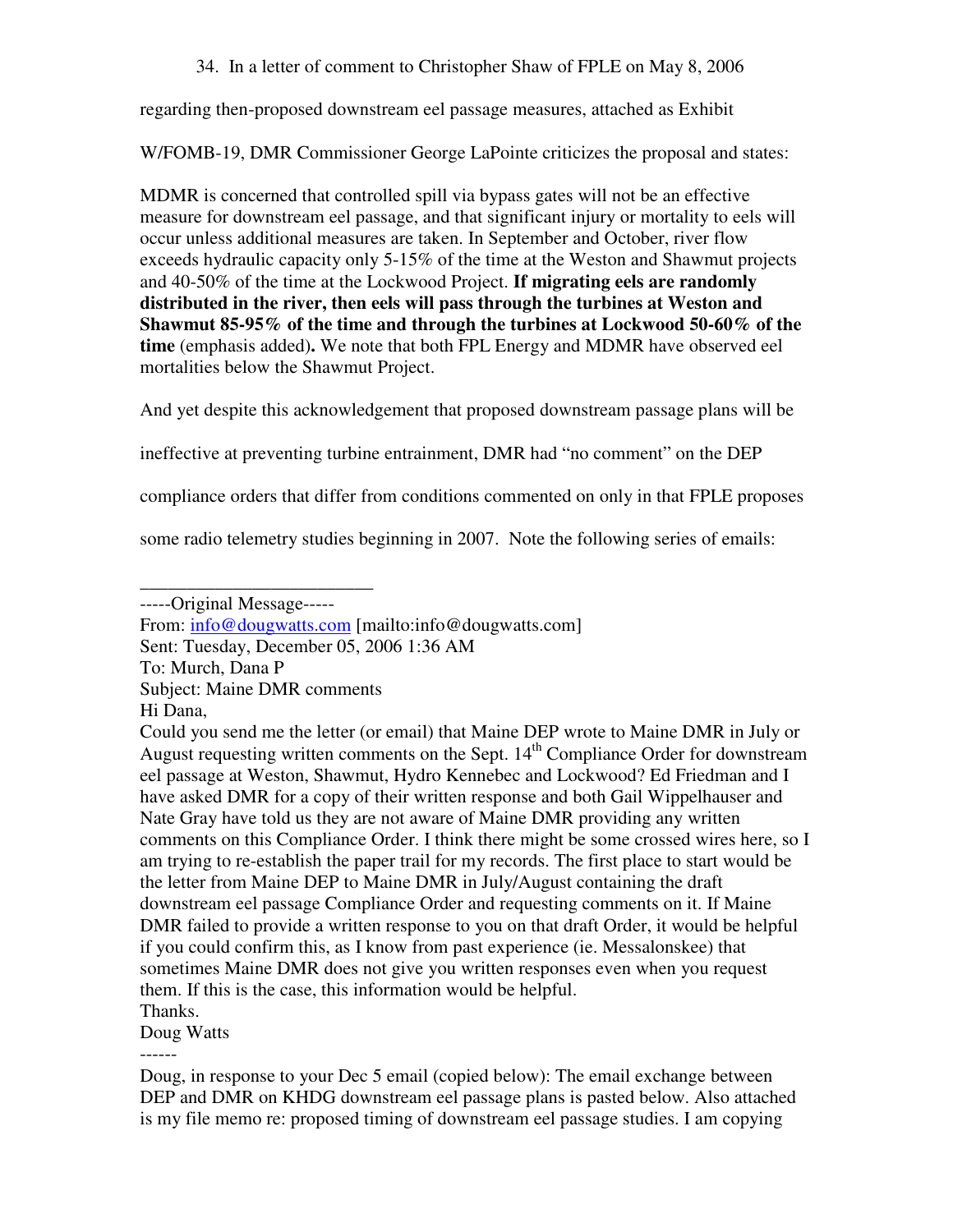this email to DMR, the BEP's attorney, and the attorneys for the involved dams. Dana Murch

From: Murch, Dana P Sent: Tuesday, August 22, 2006 1:58 PM To: Wippelhauser, Gail Subject: KHDG Downstream Eel Passage Gail, what is your schedule for making comments to DEP on the proposed plans for downstream eel passage at the Lockwood, Hydro-Kennebec, Shawmut and Weston Hydro Projects? Dana

From: Wippelhauser, Gail Sent: Tuesday, August 22, 2006 2:03 PM To: Murch, Dana P Subject: RE: KHDG Downstream Eel Passage Waiting to hear from George. Gail

\_\_\_\_\_\_\_\_\_\_\_\_\_\_\_\_\_\_\_\_\_\_\_\_\_\_\_\_\_\_\_\_\_\_\_\_\_\_\_\_\_\_\_\_\_

\_\_\_\_\_\_\_\_\_\_\_\_\_\_\_\_\_\_\_\_\_\_\_\_\_\_\_\_\_\_\_\_\_\_\_\_\_\_\_\_\_\_\_\_\_

\_\_\_\_\_\_\_\_\_\_\_\_\_\_\_\_\_\_\_\_\_\_\_\_\_\_\_\_\_\_\_\_\_\_\_\_\_\_\_\_\_\_\_\_\_

\_\_\_\_\_\_\_\_\_\_\_\_\_\_\_\_\_\_\_\_\_\_\_\_\_\_\_\_\_\_\_\_\_\_\_\_\_\_\_\_\_\_\_\_\_

From: Wippelhauser, Gail Sent: Friday, August 25, 2006 10:43 AM To: Murch, Dana P Cc: Sarah A. Verville Subject: RE: KHDG Downstream Eel Passage Dana and Sarah: I finally was able to meet with George this AM. DMR has no comments on the proposed plans for downstream eel passage at the Lockwood, Hydro-Kennebec, Shawmut, and Weston projects. Thanks for your patience. Gail Wippelhauser Marine Resources Scientist Maine Department of Marine Resources #21 State House Station Augusta, ME 04333 Phone: 207-624-6349 Fax: 207-624-6024 email: gail.wippelhauser@maine.gov

From: Murch, Dana P Sent: Monday, August 28, 2006 11:27 AM To: Wippelhauser, Gail Cc: Sarah A. Verville ; Blasi, Carol Subject: RE: KHDG Downstream Eel Passage Gail, this is to confirm our telephone conversation of this morning during which you confirmed that "no comments" means that DMR has no objections to the proposed plans for downstream eel passage at the subject projects. Thank you for your input on this. Dana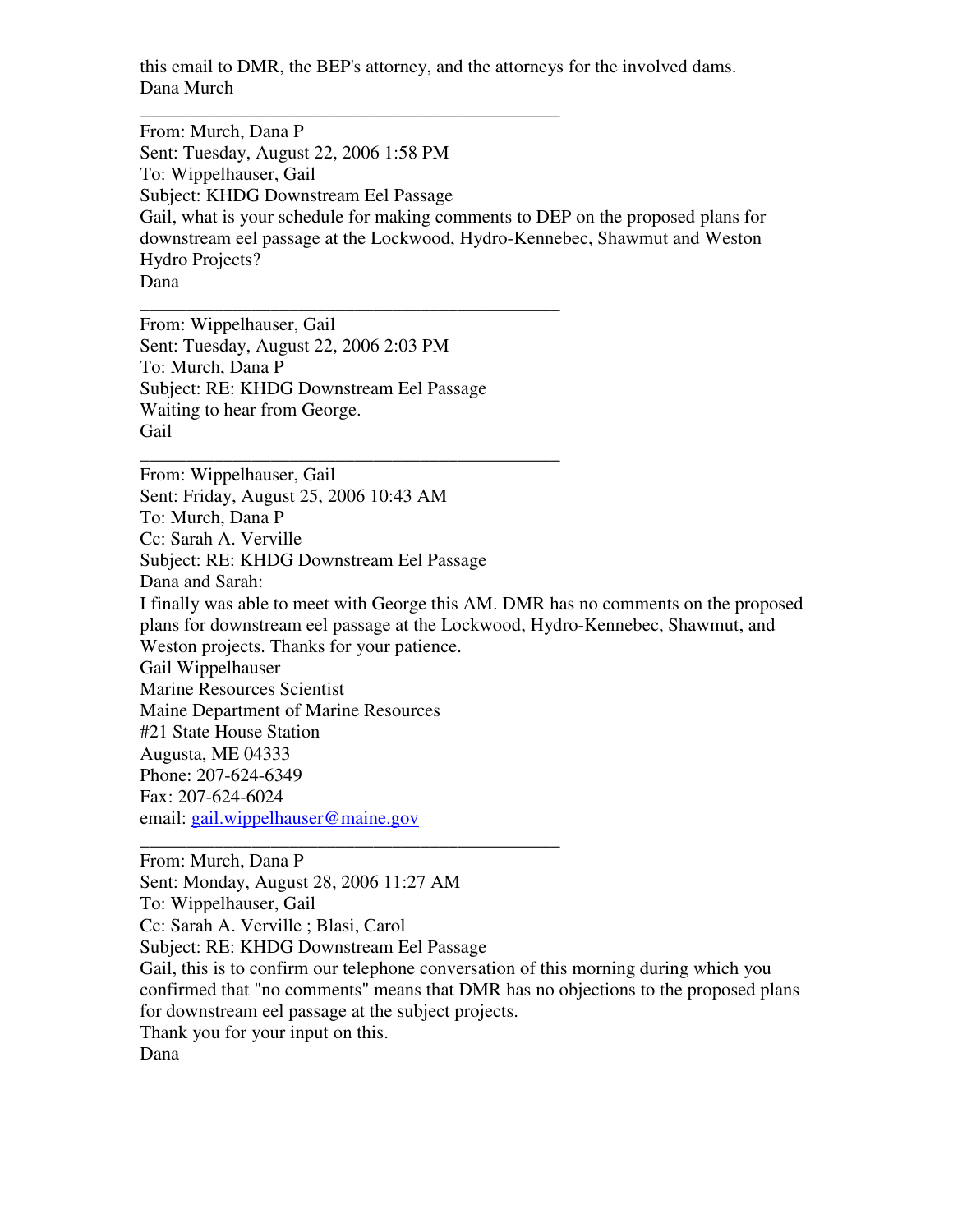From: Wippelhauser, Gail Sent: Monday, August 28, 2006 11:26 AM To: Murch, Dana P Subject: RE: KHDG Downstream Eel Passage Dana: Correct. DMR has no objections to the proposed plans for downstream eel passage at the subject projects. **Gail** 

As the email trail illustrates, Maine DMR signed off on the Compliance Order in late August, and in doing so ignored their May, 2006 detailed, written objections to the same proffer of voluntary measures. This is remarkable in that the final one sentence "approval" does not reference DMR's detailed objections and concerns from May or provide any credible, empirical reason why DMR believed in August 2006 that everything they said in May 2006 was suddenly wrong and/or unimportant.

 35. The Lower Kennebec River Comprehensive Hydropower Settlement Accord commonly known as the KHDG Agreement, details in its Exhibit B; requirements for eel and fish passage studies. Concern with possibly voiding this agreement has been repeatedly cited by resource agencies as grounds for their inaction on pressing the passage issue and yet in multiple places of the text (Section G3 and Section G5) there is explicit allowance for this course of action. *"If consensus is not reached on either upstream passage location or downstream passage measures by June 30, 2002, any party shall be free to petition FERC to amend any license to insert appropriate terms and conditions."* (G3). In the event that DMR does not receive necessary funding for studies, Section G5 states that earlier sections regarding eel passage will become null and void and that *"…any party may petition FERC to amend any license regarding upstream and downstream passage of eel."* It also makes clear that if eel passage sections are found null and void that *"…all other provisions of this Agreement remain in full force and effect.*" Simply put, there appears no basis in fact for the belief that the KHDG agreement will fall apart if the State petitions FERC to amend a license. Relevant pages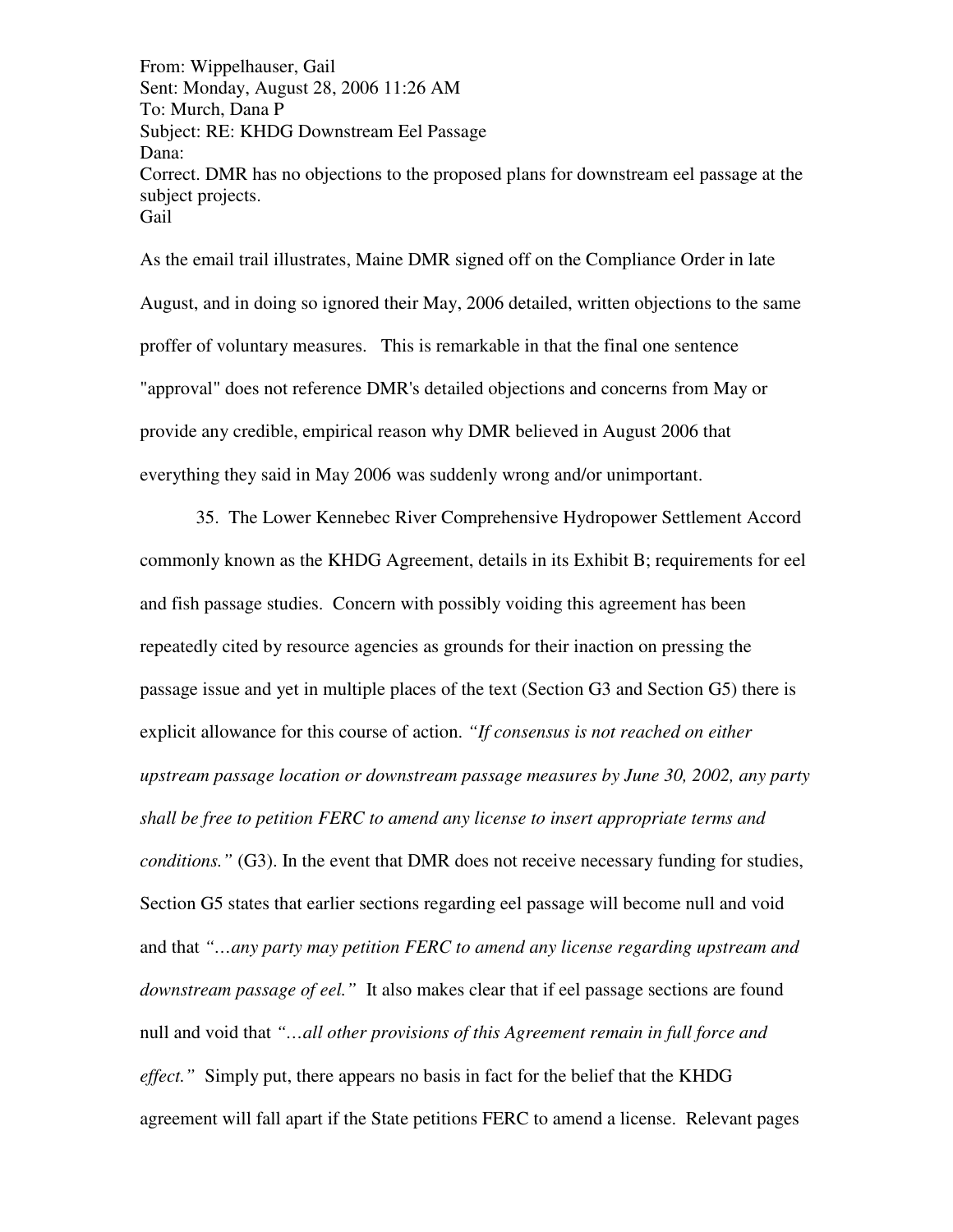of this document are included as petitioner's Exhibit W/FOMB-20. Resource agency inaction illustrates the need for regulatory agency intervention.

#### **FOMB HAS STANDING**

 36. FOMB is a non-profit organization dedicated to protecting the ecological, aesthetic, historical, recreational and commercial values of Merrymeeting Bay. FOMB works to preserve and protect ecosystems of Merrymeeting Bay through education, land conservation, research, advocacy, and membership events. The geographic area of concern for FOMB is the mid-coast Maine riverine delta consisting of the Kennebec and other rivers. FOMB has over 400 members who use and enjoy these rivers, including me. I and other FOMB members are concerned about the declining American eel population and threats to eels and fish in the Kennebec, and FOMB has long been active in eel and fish issues from both educational and advocacy standpoints.

37. A healthy Kennebec is of economic and personal importance to me. As a long-time Maine guide with a kayaking business along Merrymeeting Bay I have conducted kayaking tours and instruction in the Bay, Kennebec and Androscoggin Rivers since the mid 1980s. I have also conducted tours by skiff and provided interpretive guiding services for various groups such as Maine Audubon and Mid-Coast Senior College on charter boats out of Bath coming up the river. Services I conduct on the Bay and rivers are a significant part of my business. The wholesale slaughter of eels and other migratory fish by dams adversely affects my livelihood which is based in large part on a healthy population of native fish present in this unique system. At times my clients and I may fish in the Bay, and again, an absent or impaired fish population deprives or diminishes this right. When dams mutilate out-migrating eels, high levels of contained toxins are released back into this relatively closed ecosystem and the problem of contaminated fish is perpetuated. When we intercept and kill the eels we impair our river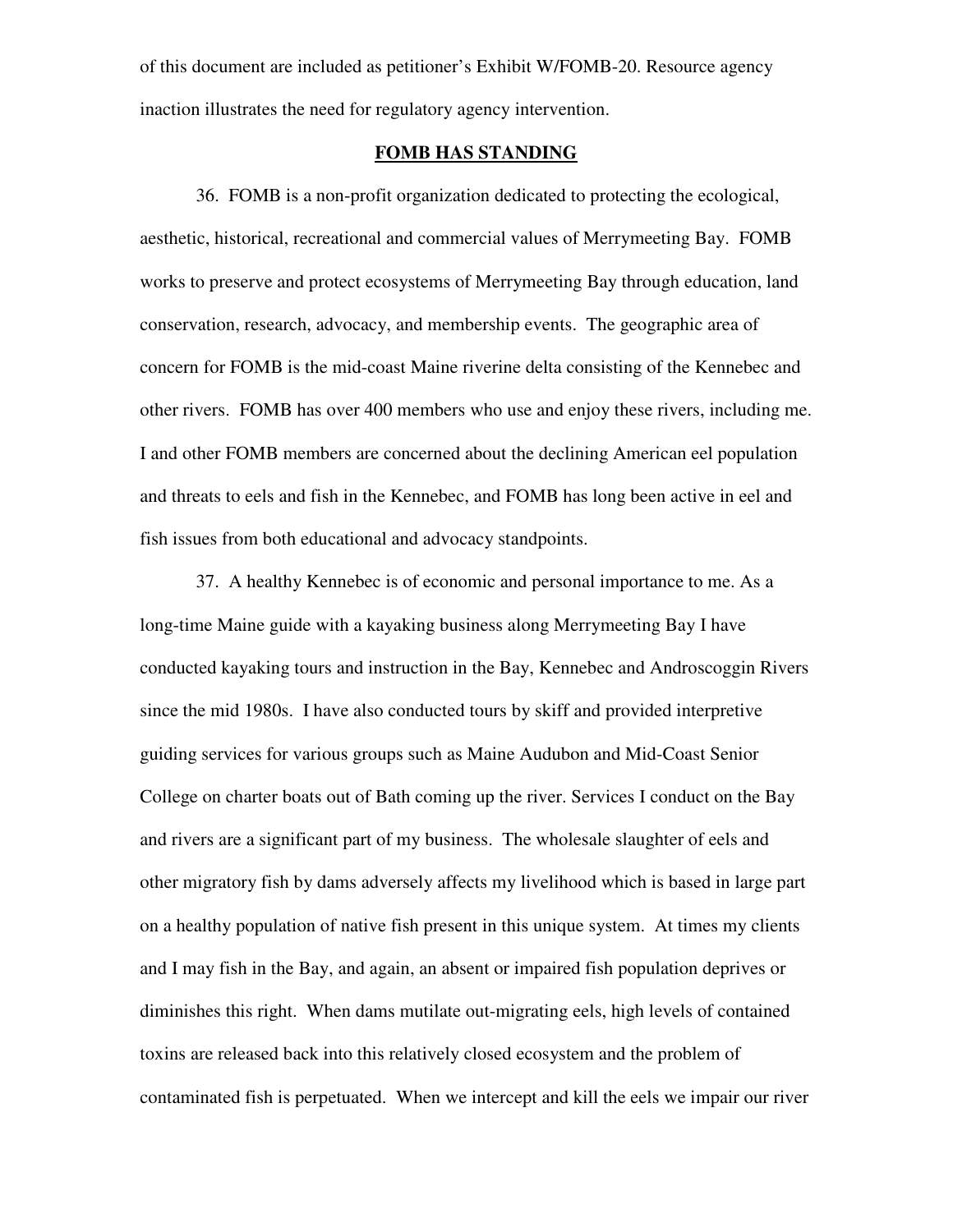clean up process that would improve if the eels were allowed to leave intact. So, we find that indeed another beneficial role of eels is that they have the potential to help clean our rivers of historical burdens of toxic contamination. If we let them.

38. Personally, I have been on the Steering Committee or Board of Friends of Merrymeeting Bay since 1993 and been Chair since 1996. I have been involved in fishery restoration issues on the Kennebec and Androscoggin Rivers during this entire period. I have a BS in Environmental Science from SUNY Empire State College. My experience includes that as a wildlife researcher for USFWS working on such species as caribou, sea otter, insects, arctic char, various birds and snow shoe hare. At FOMB I have had extensive work in the areas of contaminants relating to pulp mills, pesticides in schools, and mercury amalgams. Innovative FOMB projects during my tenure have included the use of aerial photography to study land use and vegetation changes over time, the development of a caged mussel biomonitoring program in the Kennebec and Androscoggin to monitor effects of pulp mills, and a circulation study of water flow in Merrymeeting Bay and its six tributaries utilizing remote drifters, GIS data logging, radio tracking and animations.I have initiated the permanent protection efforts for hundreds of acres of riparian habitat along the Bay and tributaries all of which are critical to the diadromous subjects of this petition. I consider myself qualified to address all the topics covered in here.

#### **ADDITIONAL INFORMATION**

39. Attached as Exhibit W/FOMB-21 is a USFWS map dated October 20, 2006 showing American Eel distribution and dam locations in the Merrymeeting Bay Watershed (Androscoggin & Kennebec Watersheds).

 40. I am attaching as Exhibits W/FOMB- 22, 23, 24 and 25 the water quality certifications for the Lockwood, Hydro-Kennebec, Shawmut and Weston dams,